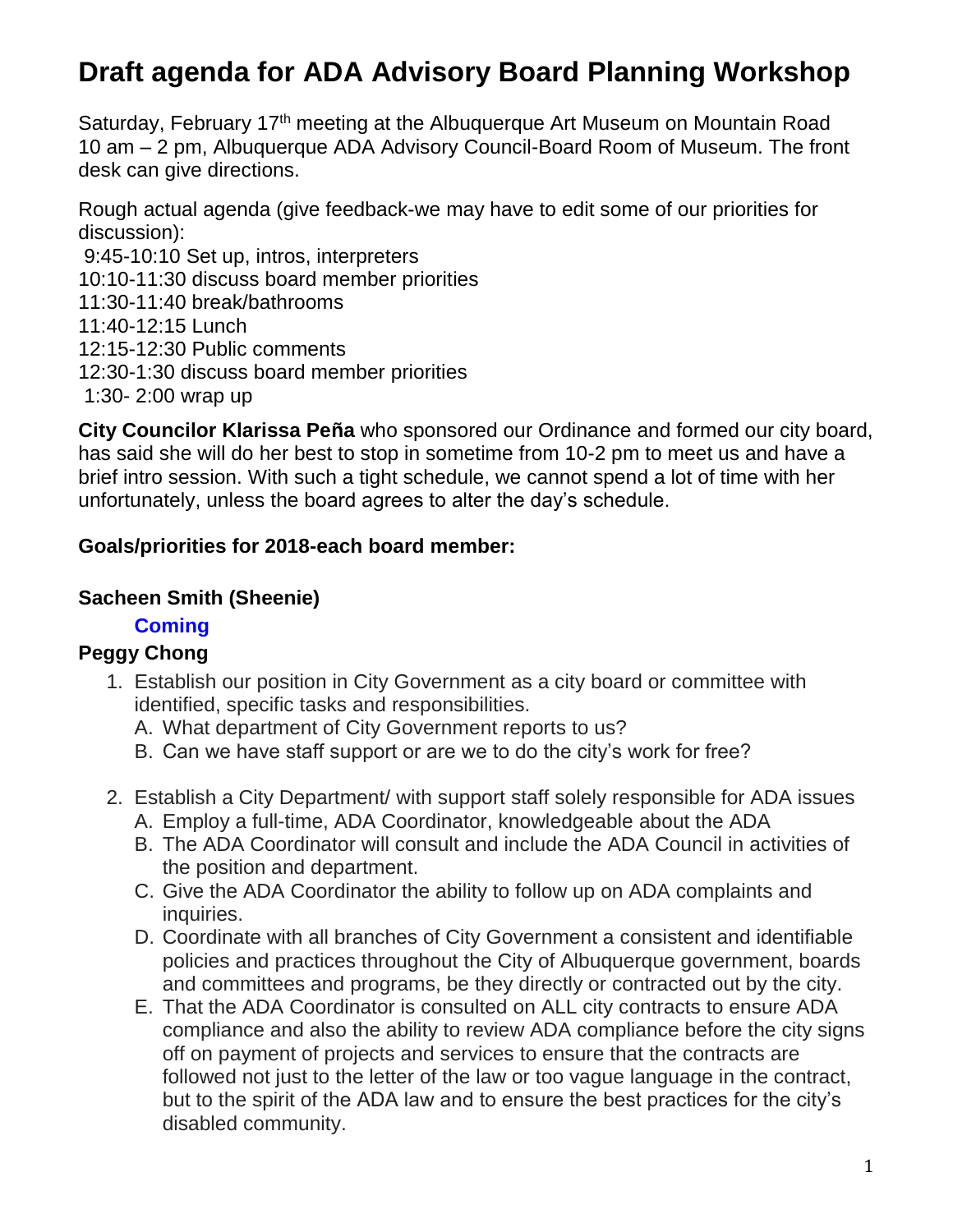- F. The ADA Coordinator will provide updates to the ADA Council information such as required by our ordinance.
	- 1. ADA complaints
	- 2. Legislation that directly and indirectly affects persons with disabilities
	- 3. Provide training to the ADA Council
- 3. Establish a uniform, citywide ADA best practices and policy manual that would include resources for city departments, employees to best serve the citizens of the city.

How to meet these priorities.

Priority 1.

- Get in writing a clarification from the City attorney, our status as, and approved action abilities as a committee.
- Once this is determined, after discussion as to what type of commitment we are willing to put into this venture, determine if we should return to the City Council and amend our ordinance to be more defined.

Priority 2.

- Ask the Mayor to remove ADA concerns from Human Rights and create an ADA Department.
- If a separate department is not acceptable to the Mayor, then ask for Gabe to be reassigned and a new person hired that has expertise in ADA and a proven track record of working with the disability community.
- Ensure that the ADA coordinator has support staff.
- To ensure contract compliance, the ADA coordinator should work closely with the city attorney's office and those in city government who oversee the execution of all city contracts.

Priority 3.

 Once the ADA Council and the ADA Coordinator of Albuquerque has an identifiable place at the table in city government, this should be very easy to accomplish through the building on the ADA Policies and Practices from other cities in the country such as Portland OR, and Des Moines IA.

## **Daniel Strones**

Education, Transit, Police issues and Politics

## **Karen Cushnyr**

ADA Ordinance

**Lisa McNiven**

**Coming**

#### **Mike Renaud**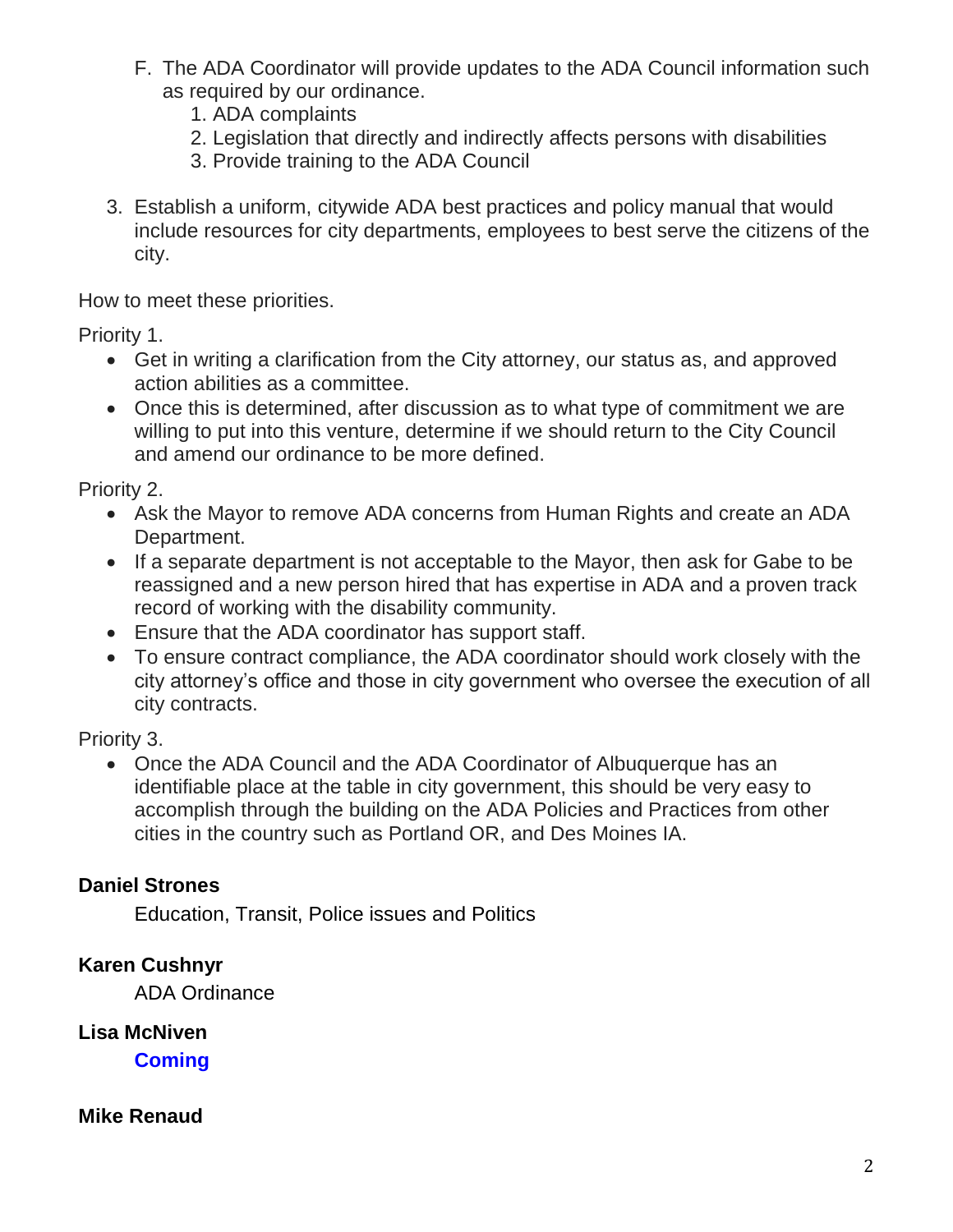Advise the city to complete a comprehensive ADA compliance assessment and develop a comprehensive compliance plan.

# **Terri O'Hare**

- Inspector General's Report on ADA Compliance- follow up with city Department heads and Mayor, Stay involved in the action plan from Mayor on implementation.
- Create a yearly event we hold as a Board for the community and city. Raise awareness of our board, and the city's commitment to equity/inclusion and disability access. Might be in October, disability month.
	- o Event could involve the arts (visual, performing, spoken word, written, etc) of disability, coordinated with Bookworks on Rio Grande. (There are many new books and old on disability culture that are out.) Could be a 2-day event held in the city at a few locations. VSA arts on 4<sup>th</sup> Street has galleries/an accessible stage. Bookworks store holds author events frequently. Could involve the Deaf community, blind community, autistic, DD/ DI, TBI communities and physical disabilities community.
- Ditto on Peggy's goal of ADA Coordinator as a functional, representational, transparent department. Work with Mayor's staff to teach how a qualified, experienced ADA Coordinator approaches city departments/the public and keeps our board informed and enthused. Many structural changes need to be made to the existing staffers and attitude, especially.
- Planning for next year's planning workshop (this meeting) should include a different location, a paid, experienced facilitator and perhaps a daylong agenda.
- Plan and produce a meeting with the various disability provider groups and orgs in the city for a mini conference, 'get to know you' event. The IG interviewed diverse disability orgs for his ADA compliance Report in November 2017. Set up meeting where we meet each other, discuss similar issues, see how we can combine advocacy efforts aimed at the city.
- Explore how we can impact Bernalillo County Commissioners in terms of ADA compliance/access and where it intersects the city. Parks and many streets/programs/facilities are shared.

Note from previous Draft: